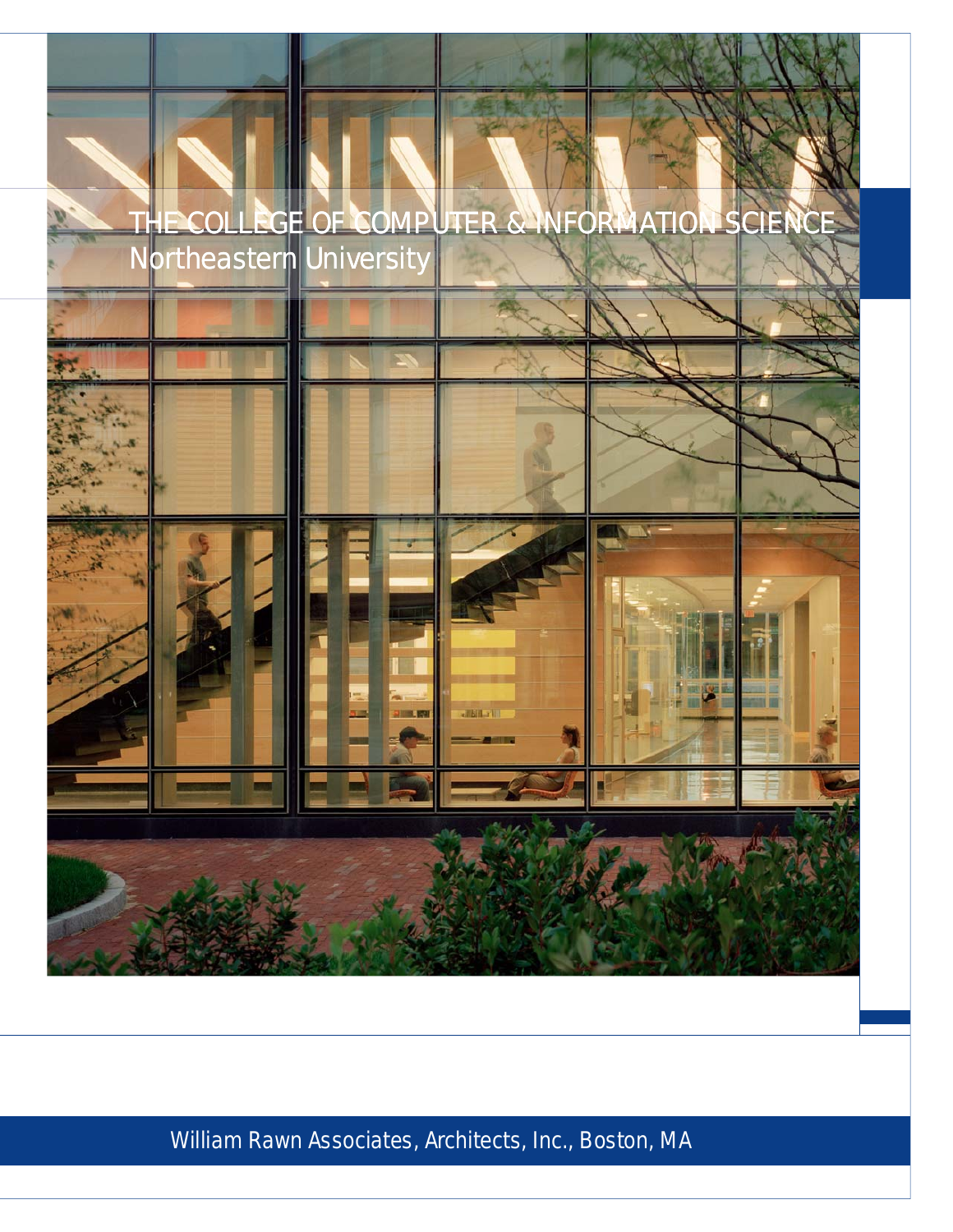# THE COLLEGE OF COMPUTER AND INFORMATION SCIENCE

Located across from the Museum of Fine Arts and facing onto Huntington Avenue (Boston's Avenue of the Arts), the College of Computer and Information Science occupies the lower four floors of a sixteen-story mixed-use academic and residential tower that was the fifth of six building built by our office for Northeastern University as part of the full build-out of its West Campus Master Plan (also by our office).

With clear glass walls opening the 66,000 sf College to the city and filling the interiors with natural light, the building showcases the University's commitment to high-tech education. A wide variety of classroom and lab spaces reinforce the College's mission of bringing together strong academic teaching with cutting-edge research in a collaborative atmosphere for faculty and students.

### AWARDS

 2006 Merit Award, New England Chapter, AIA 2006 Award for Housing Design, Boston Society of Architects 2005 Harleston Parker Medal for Most Beautiful Building in Boston, Boston Society of Architects 2005 Higher Educational Facilities Design Award, Boston Society of

Architects





*View of glass facade along Huntington Avenue.* 



Third Floor Plan





Ground Floor Plan

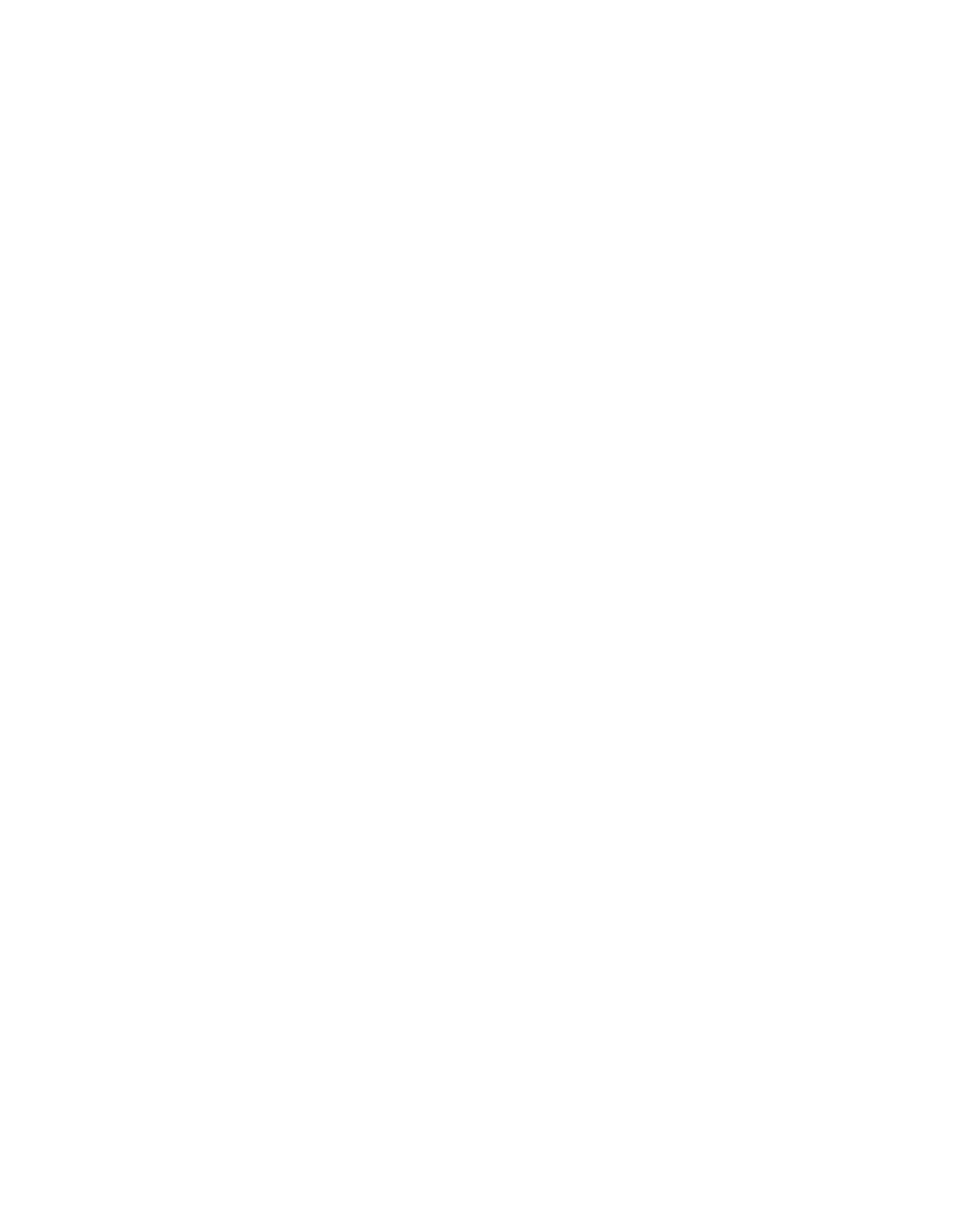

## *Promoting Collaboration*

Three principles, all focused on promoting greater interaction and collaboration, were fundamental to the College's leaders and were used to organize the building:

#### I. MIXING TEACHING AND RESEARCH

Classrooms, seminar rooms, teaching labs, and research spaces are distributed throughout the College's four floors. This mix of teaching and research broadens contact between students, faculty and researchers.

#### II. CREATING ACCESSIBLE FACULTY

Faculty offices are deliberately placed across the wide corridor from research labs, rather than within them. This encourages chance meetings and helps ensure accessibility of faculty to students.

### III. ENCOURAGING INFORMAL INTERACTION

From the double-height Interior Street which serves as the heart of the building to Breakout Spaces with memorable views of the city to Informal Meeting Spaces along corridors that act as front porches for the research labs, the College is organized so that faculty, researchers and students readily find places to gather and can easily see other groups they might wish to join.

*View of Breakout Space and Downtown Boston.* 



*View of Tiered Classroom.* 



*Informal Meeting Space outside Research Lab.*